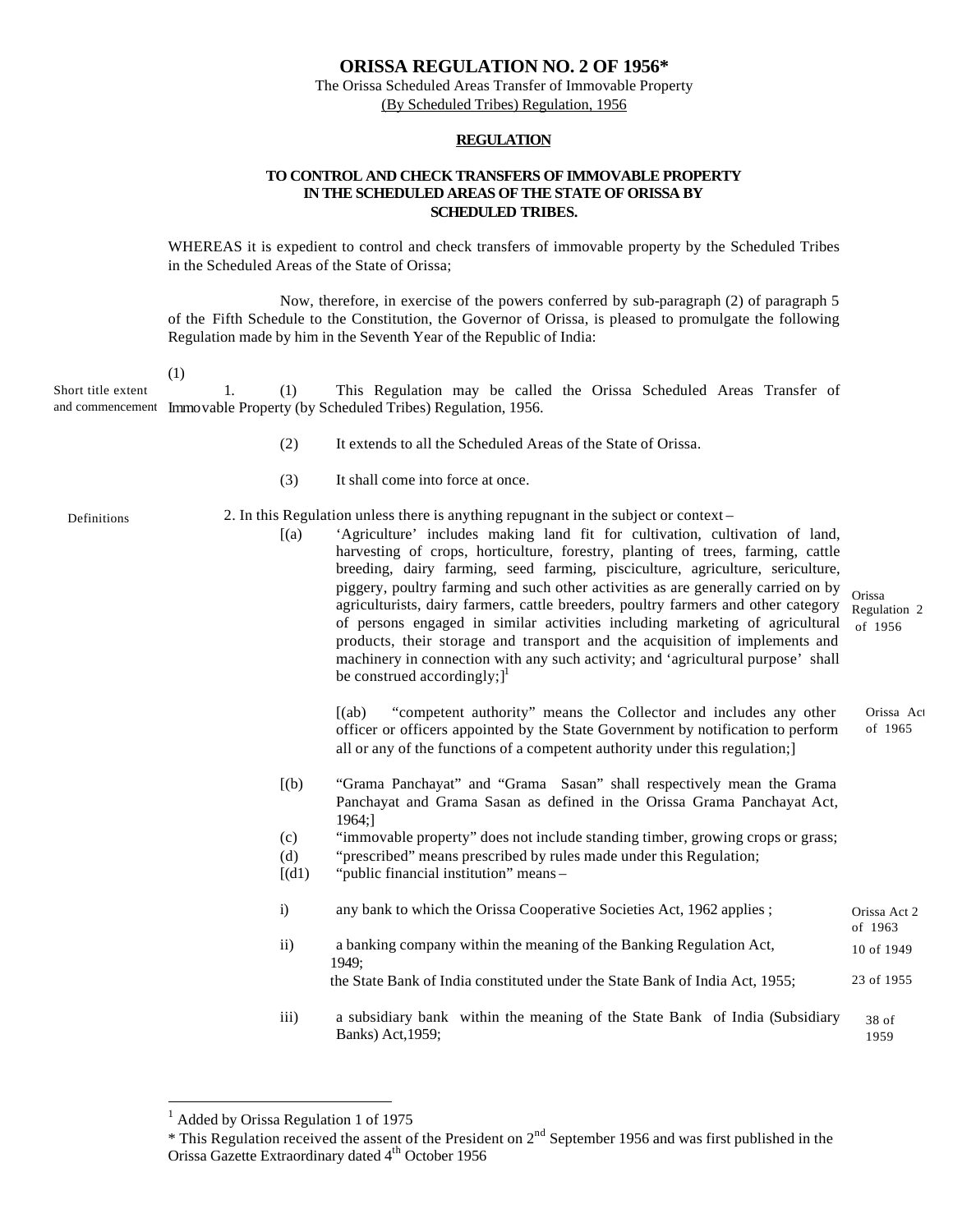- (v) the Agricultural Refinance Corporation established under the Agricultural Refinance Corporation Act, 1963; 1 of 1963
- (vi) the Agricultural Finance Corporation Ltd., a company incorporated under the Companies Act, 1956; 1 of 1956
- (vii) the Agro-Industries Corporation;
- (viii) any other financial institution which may be notified by the State Government;]
- iv) "Scheduled Areas" and "Scheduled Tribes" shall, respectively mean the Scheduled Areas specified in respect of the State of Orissa in the Scheduled Areas (States of Bihar, Gujrat, Madhya Pradesh and Orissa) Order, 1977 and the "Scheduled Tribes" specified in respect of the State of Orissa in the Constitution (Scheduled Tribes) Order, 1950 as modified from time to time;
- v) "Transfer of immovable property" means mortgage with or without possession, lease, sale, gift, exchange or any other dealings with such property not being a testamentary disposition and includes a charge or contract relating to such property.
- 3. [(1) Notwithstanding anything contained in any law for the time being in force any transfer of immovable property by a member of a Scheduled Tribe, except by way of mortgage executed in favour of any public financial institution for securing a loan granted by such institution for any Agricultural purpose, shall be absolutely null and void and of no force or effect whatsoever, unless such transfer is made in favour of another member of a Scheduled Tribe:

Provided that:-

- (i) nothing in this sub-section shall be construed as to permit any member of a Scheduled Tribe or his successor-in-interest to transfer any immovable property which was settled with such member of Scheduled Tribe by or under any authority of the State or the Central Government or under nay law for the time bring in force;
- (ii) in execution of any decree for realisation of the mortgage money, no property mortgaged as aforesaid shall be sold in favour of any person not being a member of a Scheduled Tribe; and
- (iii) a member of a Scheduled Tribe shall not transfer any land if the total extent of his land remaining after the transfer will be reduced to less than two acres in case of irrigated land or five acres in case of un-irrigated land.

Explanation-I:- For the purposes of this sub-section, a transfer of immovable property:-

- (a) in favour of a female member of a Scheduled Tribe, who is married to a person not belonging to any Scheduled Tribe, shall be deemed to be a transfer made in favour of a person not belonging to a Scheduled Tribe; and
- (b) shall include a transfer of immovable property to a person belonging to a Scheduled Tribe for consideration paid or provided by another person not belonging to any such Tribe.

Transfer of immovable property by a member of the Scheduled Tribe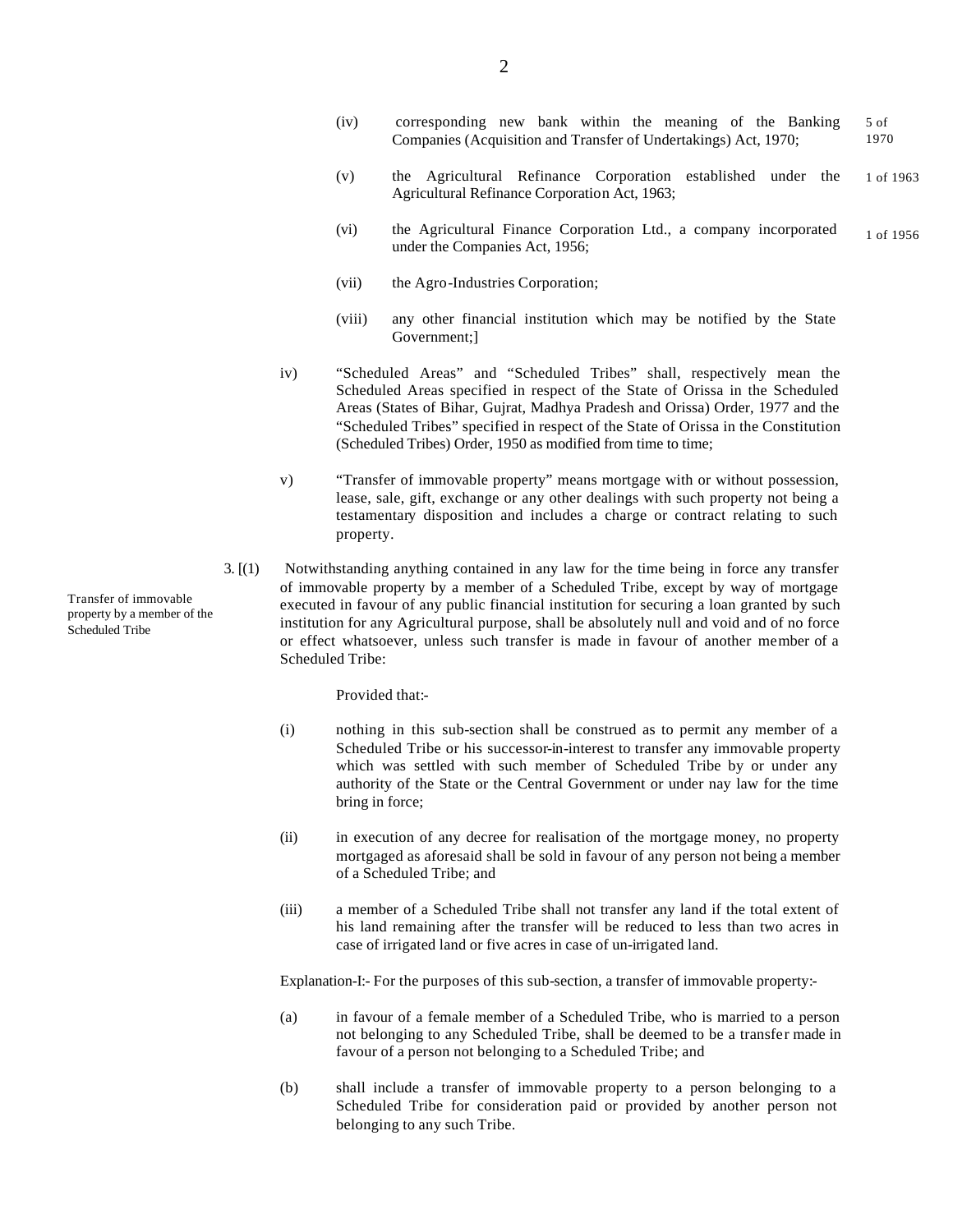Explanation II:- For the purposes of clause (iii) of the proviso, the expression "irrigated land" shall mean such land which is irrigated atleast for one crop in a year and the expression "un-irrigated land" shall be construed accordingly.<sup>1</sup>

(2) Where a transfer of immovable property is made in contravention of sub-section (1) the competent authority may, either on application by any one interested therein [ or on information received from the Grama Panchayat]<sup>2</sup> or on his own motion and after giving the parties an opportunity of being heard order ejectment against any person in possession of the property claiming under the transfer and shall cause restoration of possession of such property to the transferor or his heirs. In causing such restoration of possession the competent authority may take such steps as may be necessary for securing compliance with the said order or preventing any breach of peace.

[Provided that if the competent authority is of the opinion that the restoration of possession of immovable property to the transferor or his heirs is not reasonably, practicable he shall record his reasons therefore and shall, subject to the control of State Government, settle the said property with another member of a Scheduled Tribe or in the absence of any such member, with any other person in accordance with the provisions contained in the Orissa Government Land Settlement Act, 1962.

Explanation- Restoration of possession means actual delivery of possession by the competent authority to the transferor or his heir]. 3

[Provided further that where it is decided by the competent authority to settle the said property with any person other than a person belonging to a Scheduled Tribe in accordance with the Orissa Government Land Settlement Act, 1962, he shall obtain prior approval of the concerned Grama Panchayat, accorded with the concurrence of the Grama Sasan $\vert^4$ 

- (3) Subject to such conditions as may be prescribed an appeal if preferred within thirty days of the date of the order under sub-section (2) shall, if made by the Collector, lie to the [Revenue Divisional Commissioner]<sup>5</sup> and if made by any other competent authority to the Collector or any other officer specially empowered by the State Government in this behalf.
	- [(3-a) (i) Any order passed by the competent authority under sub-section (1) or under sub-section (2) may, within a period of five years from the date of such order, be revised either on own motion or otherwise, by the Revenue Divisional Commissioner if the order was passed by the Collector and by the Collector if it was passed by any other competent authority, after giving the parties concerned a reasonable opportunity of being heard;

Provided that no order shall be revised under this sub-section if an appeal against such order has been entertained under sub-section (3).

- (ii) For the purpose of revising any order, the Revenue Divisional Commissioner or, as the case may be, the Collector shall follow such procedure as may be prescribed and shall have power to call for and examine the records of the proceedings wherein such order was passed and pass such order as he deems fit.) $<sup>6</sup>$ </sup>
- (4) Subject to [ any order passed under Sub-Section (3) or sub-section (3-a)] the decision of the competent authority under sub-section (2) shall be final and shall not be challenged in court of law.

 $\overline{a}$ 

<sup>1</sup> Substituted by Orissa Regulation 1 of 2002

<sup>&</sup>lt;sup>2</sup> Added by Orissa Regulation 1 of 2002

<sup>&</sup>lt;sup>3</sup> Added by Regulation 1 of 1966

<sup>4</sup> Added by Regulation 1 of 2002

<sup>&</sup>lt;sup>5</sup> Substituted by Regulation 1 of 1997

<sup>6</sup> Substituted in Orissa Regulation 1 of 1997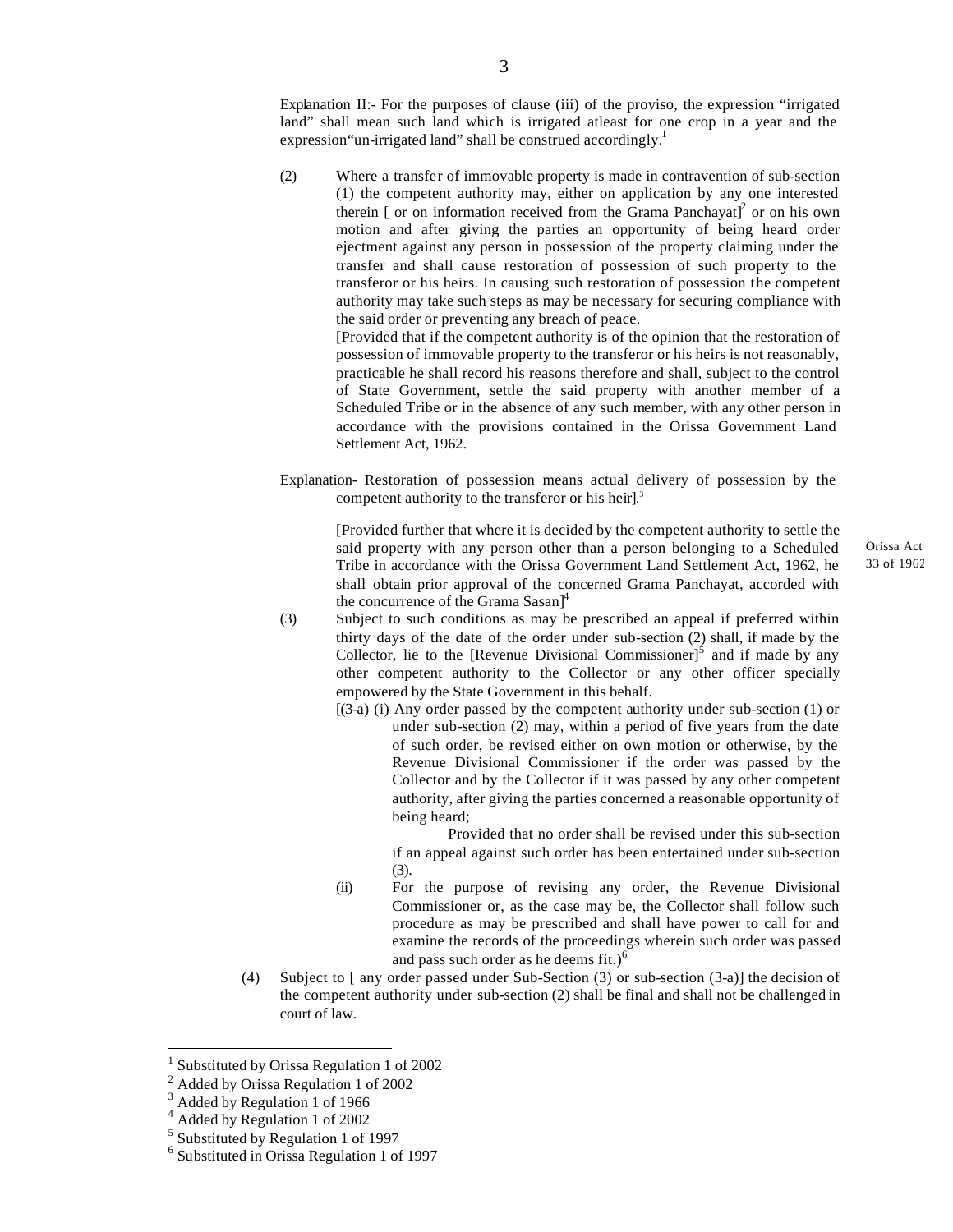Eviction of person in authorized occupation of property

..

Reversion of land of Scheduled Tribes, which was transferred by fraud.

- [3-A (1) Where a person is found to be in unauthorized occupation of any immovable property of a member of the Scheduled Tribes by way of trespass or otherwise, the competent authority may, either on application by the owner or any person interested therein, [ or on information received from the Gram Panchayat] or on his own motion, and after giving the parties concerned an opportunity of being heard, order ejectment of the person so found to be in unauthorized occupation and shall cause restoration of possession of such property to the said member of the Scheduled Tribe or to his heirs.
- (2) The provisions contained in sub-sections (2), (3) and (4) of section 3 shall, mutatis mutandis, apply to the proceedings instituted or initiated under subsection  $(1)$   $1<sup>1</sup>$
- (3) In every case after finalization of the proceedings under sub-section (1), the competent authority shall make a report to the concerned Grama Panchayat about the order of ejection passed in respect of any person in unauthorized occupation of any immovable property of a member of a Scheduled Tribe and the restoration of possession of the property to such member on his heirs and in case of failure of such restoration, the reasons for such failure.]  $<sup>2</sup>$ </sup>
- [3-B (1) Every person who, on the date of commencement of the Orissa Scheduled Areas Transfer of Immovable Property (By Scheduled Tribes) Amendment Regulation, 2000 (hereinafter referred to in this section as the Amendment Regulation of 2000), is in possession of agricultural land which belonged to a member of a Scheduled Tribe at any time during the period commencing on the  $4<sup>th</sup>$  October, 1956 and ending on the date of commencement of the Amendment Regulation of 2000 shall, within two years of such commencement, notify to the Sub-Collector in such form and in such manner as may be prescribed, all the information as to how he has come in possession of such land.
- (2) If any person fails to notify the information as required by sub-section (1) within the period specified therein it shall be presumed that such person has been in possession of the agricultural land without any lawful authority and the agricultural land shall on the expiration of the period aforesaid, revert to the person to whom it originally belonged and if that person be dead, to his heirs.
- (3) On receipt of the information under sub-section (1), the Sub-Collector shall make such enquiry as may be necessary about all such transactions of transfer and if he finds that the member of Scheduled Tribe has been defrauded of his legitimate right he shall declare the transaction null and void and:-
	- (a) Where no building or structure has been erected on the agricultural land prior to such finding, pass an order revesting the agricultural land in the transferor and if he be dead, in his heirs;
	- (b) where any building or structure has been erected on the agricultural land prior to such finding, he shall fix the price of such land in accordance with the principles laid down for fixation of price of land in the Land Acquisition Act 1894 and order the person referred to in subsection (1) to pay to the transferor the difference, if any, between the price so fixed and the price actually paid to the transferor.

Provided that where the building or structure has been erected after the commencement of the Amendment Regulation of 2000, the provisions of clause (b) shall not apply;

Provided further that fixation of price under clause (b) shall be with reference to the price on the date of registration of the case before the Sub-Collector.]<sup>3</sup>

 $\overline{a}$ 

1 of 1984

<sup>1</sup> . Substituted by Orissa Regulation 1 of 1975

<sup>&</sup>lt;sup>2</sup> Added in Orissa Regulation 1 of 2002

<sup>3</sup> Added in Orissa Regulation 1 of 2002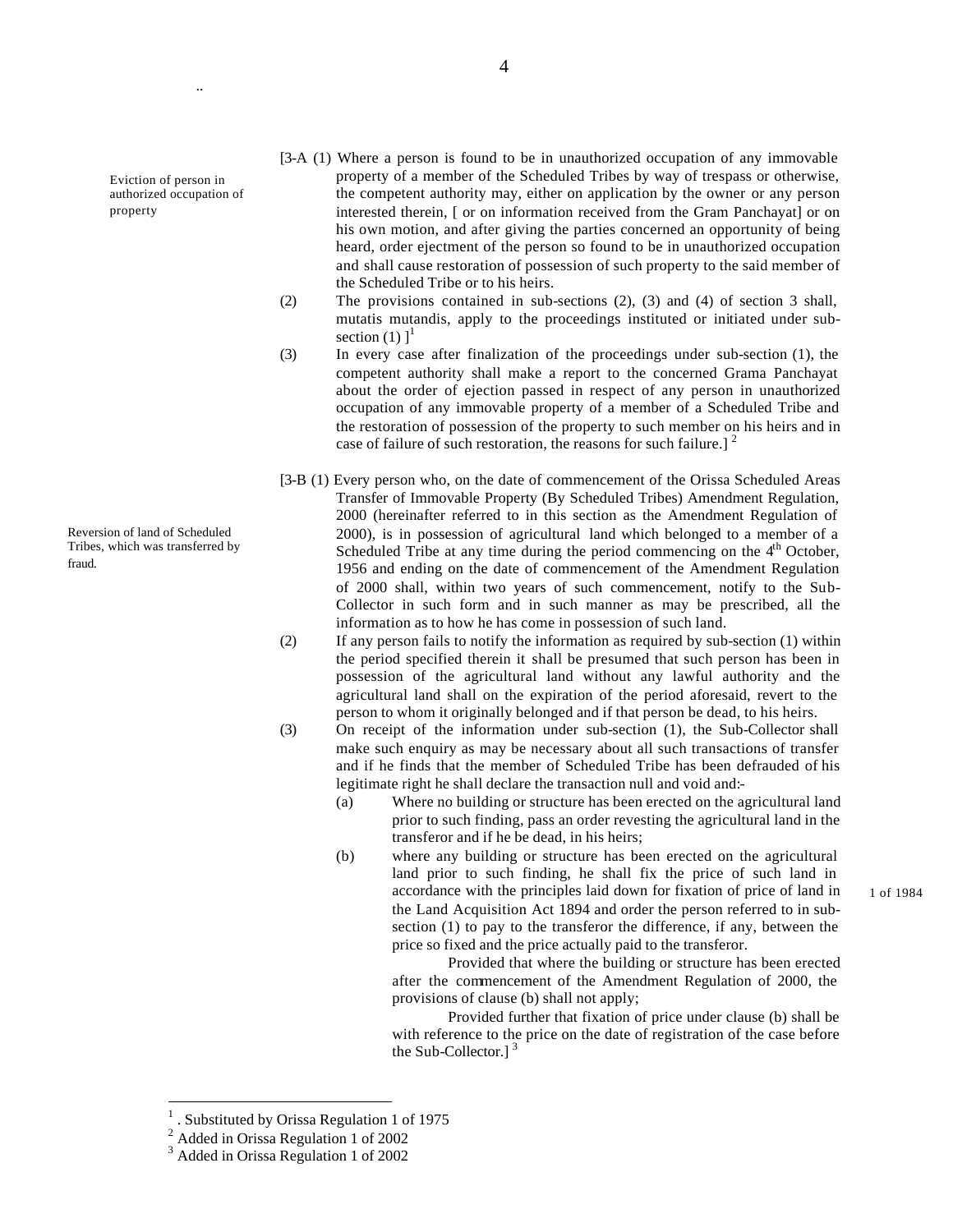5

Inadmissibility of a deed for the purpose of registration

Surrender or relinquishment not valid unless settled by land Lord

> Bar to attachment of immovable

> > Punishment of offences.

Offences to be tried by Executive Magistrate and to be cognizable

> Consideration money not refundable in case of invalid transfer

Burden of proof and power of Court to ignore admission.

4. Notwithstanding anything contained in the Indian registration Act, 1908 no deed of transfer of any immovable property executed in contravention of the provisions of this Regulation shall be accepted for Registration.

- 5.(I) No surrender or relinquishment of any holding or a part of a holding by a tenant to a landlord under any law for the time being in force and applicable to such tenancy, such tenant being a member of a Scheduled Tribe, shall be valid unless after such surrender or relinquishment the landlord thereof by whatever name called either settles the said holding or part of the holding as the case may be, with another member of a Scheduled Tribe or else retains it in his possession or settles it with any other person with the approval of the competent authority when such member of a Scheduled Tribes is not available.
	- (2) Any surrender or relinquishment shall be deemed to be a transfer of immovable property within the meaning of this Regulation and except as otherwise provided in sub-section (1) the other provisions of this Regulation shall, so far as may be applied.
	- (3) Nothing in this section shall apply to any tenant holding immediately under the State Government.
- 6. In execution of a money-decree against a member of a Schedule Tribe, no right, title or interest held by him in any immovable property within any Scheduled Area shall be liable to be attached and sold except as and if prescribed.
- 7.(1) If any person is found to be in possession of any immovable property in contravention of the provisions of this Regulation, then, without prejudice to his liability to ejectment under this Regulation, or where any person, having been evicted under any provision of this Regulation from any immovable property belonging to a member of a Scheduled Tribe, continues to be in possession of the same, he shall be punishable with rigorous imprisonment for a term which may extend to two years, or with fine which may extend to five thousand rupees, or with both.
	- (2) Where any person, having been evicted under any provision of this Regulation from any immovable property belonging to a member of a Scheduled Tribe, reoccupied the same shall be punishable with rigorous imprisonment for a term which may extend to three years, or with fine which may extend to ten thousand rupees, or with both.
	- (3) When a Court imposes sentence of fine or a sentence of which fine forms a part, the Court may, when passing judgement, order the whole or any part of the fine to be paid to the member of Scheduled Tribe to whom the immovable property belongs, or to his heirs $<sup>1</sup>$ </sup>
- 7. A (1) The State Government may confer, on an Executive Magistrate, the powers of a Judicial Magistrate of the first class or of the Second class for the trial of the offences under this Regulations, and on such conferment of powers, the Executive Magistrate, on whom the powers are so conferred, shall be deemed, for the purposes of the Code of Criminal Procedure, 1973, to be a Judicial Magistrate of the first class or of the second class, as the case may be.

(2) [An offence under this Regulation may be tried summarily by a Magistrate.

- (3) Every offence under this regulation shall be cognizable.]<sup>1</sup>
- 7 B. Notwithstanding anything contained in any law for the time being in force, where a transfer of immovable property is found to have been made in contravention of the provisions of section 3 and the transferee or any other persons in possession of the property has been evicted therefrom under the said section, the transferee shall not be entitled to the refund of any amount paid by him to the transferor by way of consideration for the transfer.
- 7 C. Notwithstanding anything contained in any other law for the time being in force,

<sup>1</sup> Substituted by Orissa Regulation 1 of 2002

2 of 1974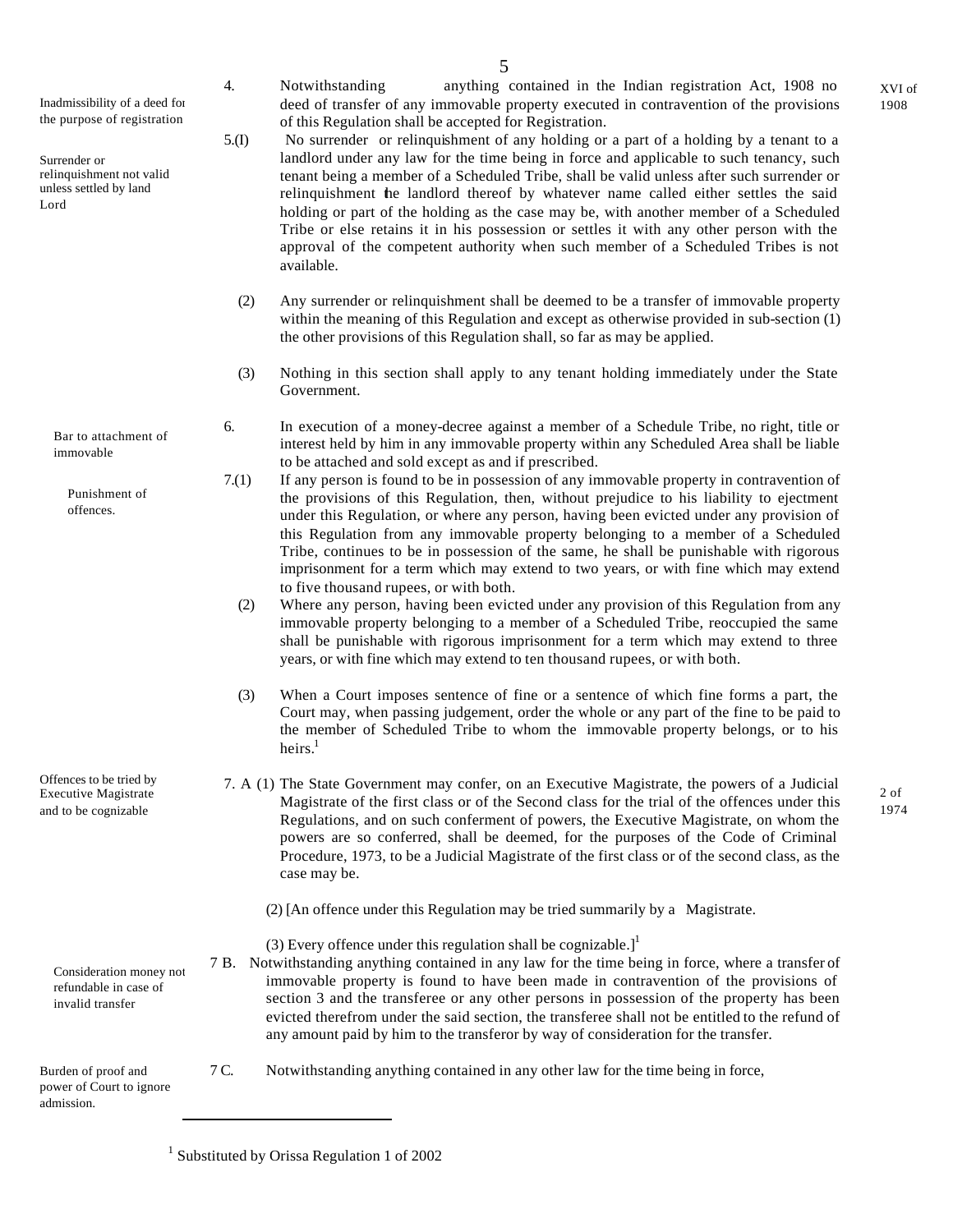- Amendment of the limitation Act, 1963 in its Application to the Scheduled Area.
	- Bar of jurisdiction of civil courts.
	- Rules
- (a) If any proceedings under this Regulation the validity of the transfer of relinquishment of any immovable property is called in question or if such proceedings are for the recovery of possession of immovable property the burden of proving that the transfer or relinquishment was valid shall lie on the transferee, [for any person claiming the right to the property through the transferee. $]^{1}$
- (b) the Court shall, in any suit or proceeding relating to the transfer of immovable property of a member of the Scheduled Tribes, have power to require any fact expressly or impliedly admitted by such member to be proved otherwise than by mere admission.
- 7 D. In the Limitation Act, 1963 in its application to Scheduled Areas in the Schedule, after the words "twelve years" occurring in the second column against article 65, the words, brackets and figure "but thirty years in relation to immovable property belonging to a member of Scheduled Tribe specified in respect of the State of Orissa in the Constitution (Scheduled Tribes) Order, 1950" as modified from time to time shall be added.
- [7 E. No Civil Court shall have jurisdiction to try and decide any suit or proceeding so far as it relates to any manner which any officer or other competent authority is empowered by or under this Regulation to decide.]²
- 8 (1) The State Government may from time to time make rules consistent with the provisions of this Regulation to carry out the purposes thereof.
	- (2) All rules made under this section shall be published in the Gazette and on such publication shall have the effect as if enacted under this Regulation.
- 9 (1) On and from the date of commencement of this Regulation the following shall stand repealed, namely:
	- (a) The Agency Tracts Interest and Land Transfer Act, 1917.

- (b) The enactment mentioned in column 2 of the Schedule to the extent specified in column 3 there of kin so far as they are in force [in the scheduled areas].
- (2) Notwithstanding such repeal by this Regulation the repeal shall not affect
	- (a) the previous operation of such law or provisions so repealed or the validity, effect or consequence of anything done or suffered there under;
	- (b) any right, title, privilege, obligation or liability acquired, accrued or incurred under the said law or provisions or
	- (c) any investigation, legal proceedings or remedy in respect of such right, title, privilege, obligation or liability or
	- (d) any release or discharge from any debt, penalty obligation liability, claim or demand, and any such investigation, legal proceedings of remedy may be instituted, continued or enforced and any such penalty, forfeiture of punishment may be imposed as if his Regulation had not been made.<sup>1</sup>

 $\overline{a}$ 

<sup>&</sup>lt;sup>1</sup>. Added in Orissa Regulation 1 of 1997

<sup>2.</sup> Added in Orissa Regulation 1 of 1997